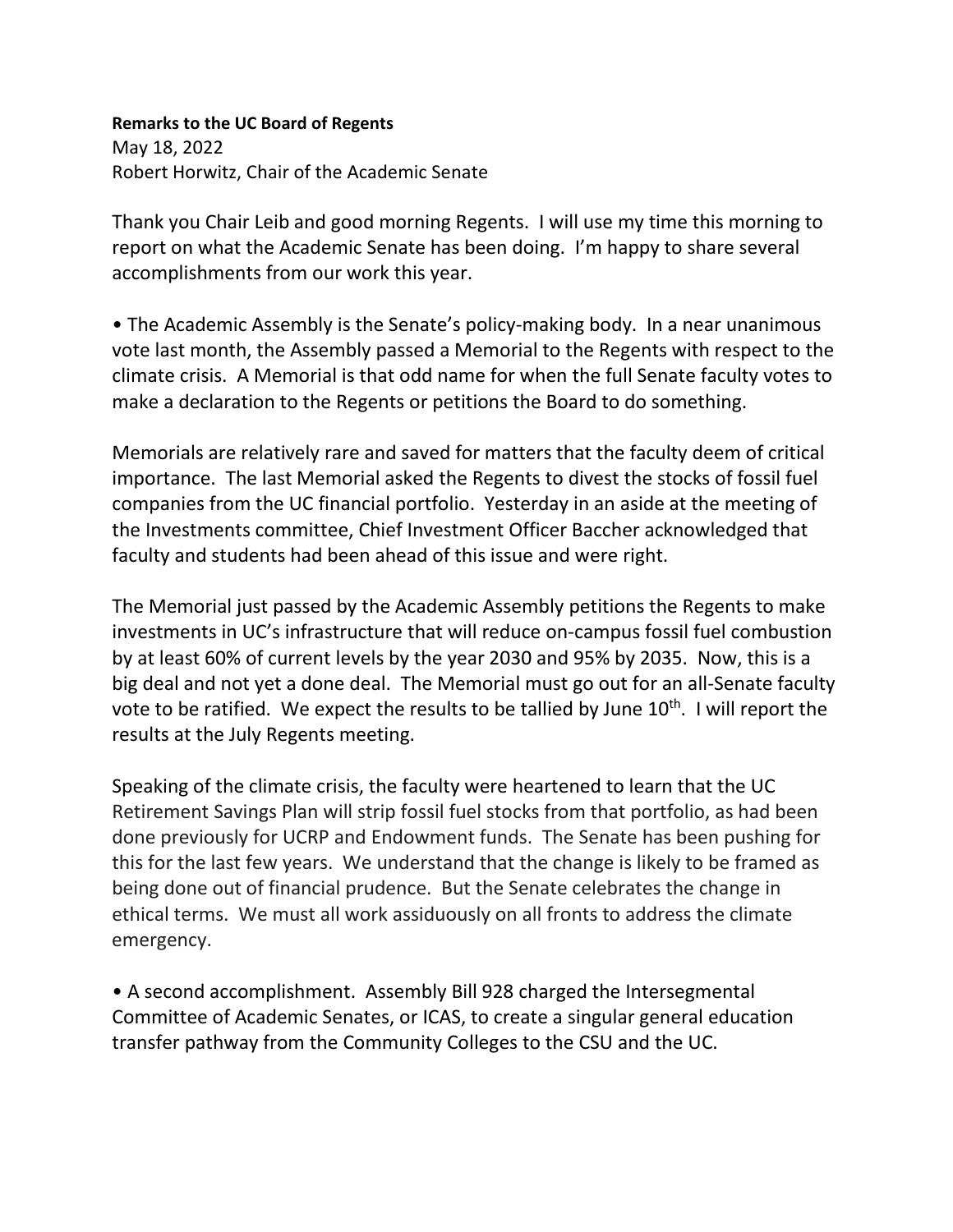UC chairs ICAS this year. AB 928 presented us with a complex and difficult charge. Each of the three segments of higher education has distinctive pedagogical commitments as befits their particular missions under the California Master Plan for Higher Education. Notwithstanding, at its April meeting ICAS achieved consensus and voted unanimously to recommend a new IGETC – that's the acronym for the Intersegmental General Education Transfer Curriculum.

Each segment held onto its key curricular requirements but each gave up others to forge a compromise. The next step is for the segments to send the recommendation to their respective senates for review. Once community college, CSU, and UC faculty approve of the changes, students interested in transferring to the two segments will have a single pathway to complete general education requirements while in community college.

Faculty in the three segments remain profoundly committed to the education of California students and to expanding access and equity to student constituencies who in the past may have been discouraged or were effectively excluded from our universities. This is who we are and what we do as university faculties. This is why ICAS was able to reach a set of compromises on an IGETC revision.

For the very same reasons, ICAS remains opposed to AB 928. While the revised IGETC framework may help ease the transfer process, we continue to view inadequate resources for effective student advising and the deficient ASSIST transfer website as far more salient to the difficulties that community college students experience when trying to transfer to CSU or UC. This isn't just our view, it is that of community college advisers as well.

ICAS remains opposed to AB 928 for another reason. The law has a next phase, one concerned with something called the Associate Degrees for Transfer or ADTs. This is a complicated topic, yet the ADT policy discussion is to be guided *not* by faculty, but by an implementation committee consisting largely of administrators and organizations external to course design, teaching, and curriculum development.

On this, ICAS remains adamantly opposed. These issues are best decided by those with expertise and who are closest to students and their education: the faculty of the segments. We fear that the outcome of the implementation process may attend to political and budgetary goals rather than the well-being and long-term educational interests of our students.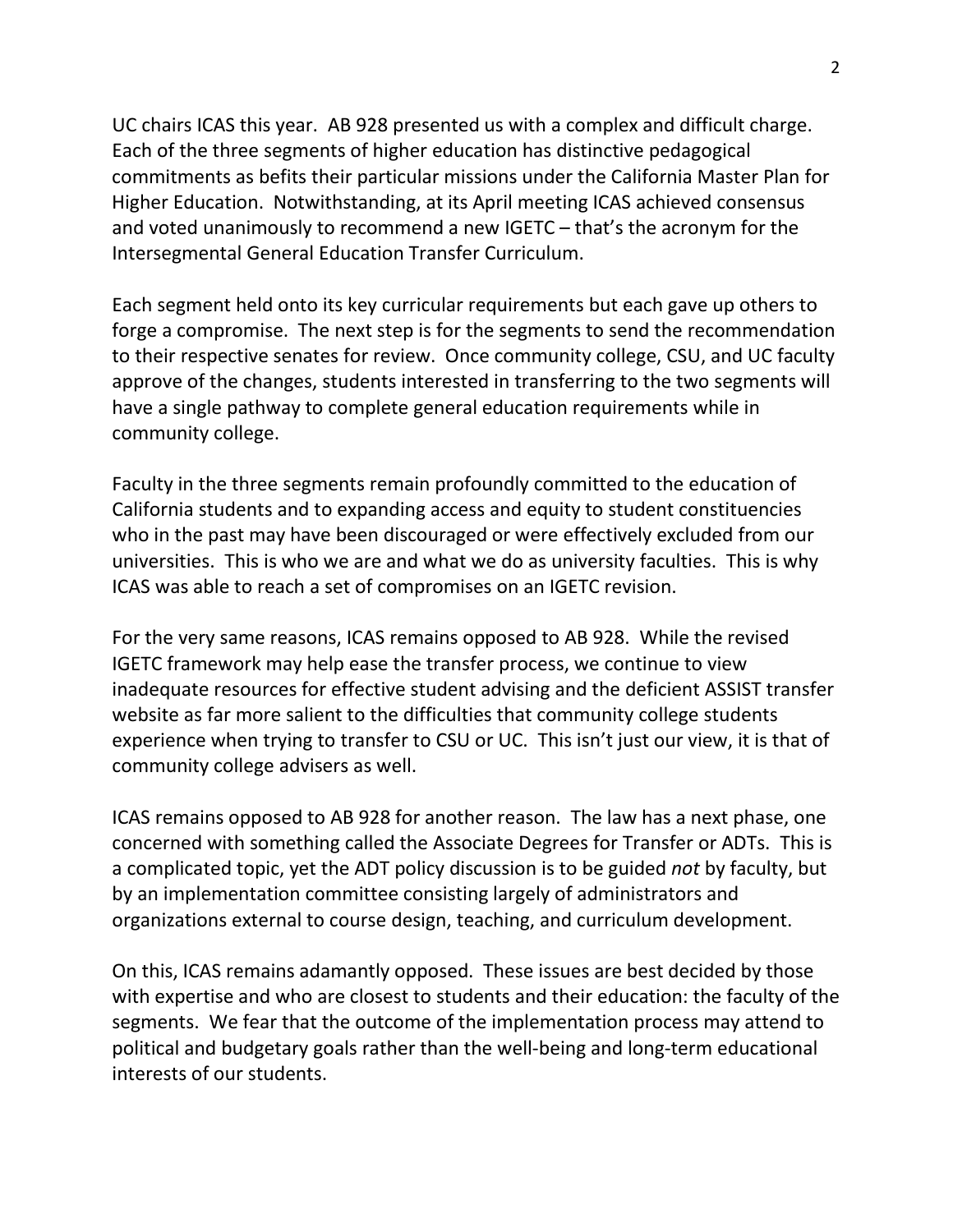• And finally, a third accomplishment. Last year, some UC campus administrators challenged the efficacy – even the need – for systemwide Senate review of proposals for new master's programs. They argued that the Senate's review committees placed unnecessary roadblocks before innovative master's program proposals. Many administrators claimed that Senate review grossly increased the time necessary to get these proposals approved and off the ground.

The Senate took these complaints seriously. We know how much work it takes to envision and plan these proposals. We also know that these complaints largely concerned money-making self-supporting master's programs, where local campus conflicts of interest might thwart effective evaluation. In our considered opinion, systemwide Senate review – that is, beyond local campus review – ensures that selfsupporting master's programs are well-designed and in the best interest of students. Systemwide Senate review also reduces the reputational risks to the University from the kinds of ill-considered, poor-quality profit-making master's programs that unfortunately beset many of our sister institutions, and which have been the subject of appropriate outrage in press reports.

In light of this stark difference of opinion, Provost Brown formed a Senate-Administration workgroup. Research revealed during workgroup deliberations that systemwide Senate review materially improved the quality of master's program proposals – often quite significantly. Campus faculty sponsors themselves attested to the value of systemwide review in strengthening the quality of their program proposals. As for the time delay complaint, since 2018 the time required for Senate review has dropped by half from 6 months to 3 months.

I am pleased to report that when the workgroup completed its deliberations earlier this month, it re-validated the systemwide Senate review of master's program proposals.

Nonetheless, the Senate continues to have concerns. This is because in the light of two decades of the state's disinvestment in the UC, campuses understandably seek out programs and initiatives that look to garner revenue and financial advantage. Self-supporting master's programs are one such initiative. They can be innovative educational endeavors. But, judging by the experience of some of our competitors with such programs, quality often takes a back seat to prospective financial returns. Many programs – indeed, a few of our own – fail to confer students with promised educational benefits even as they saddle them with high debt.